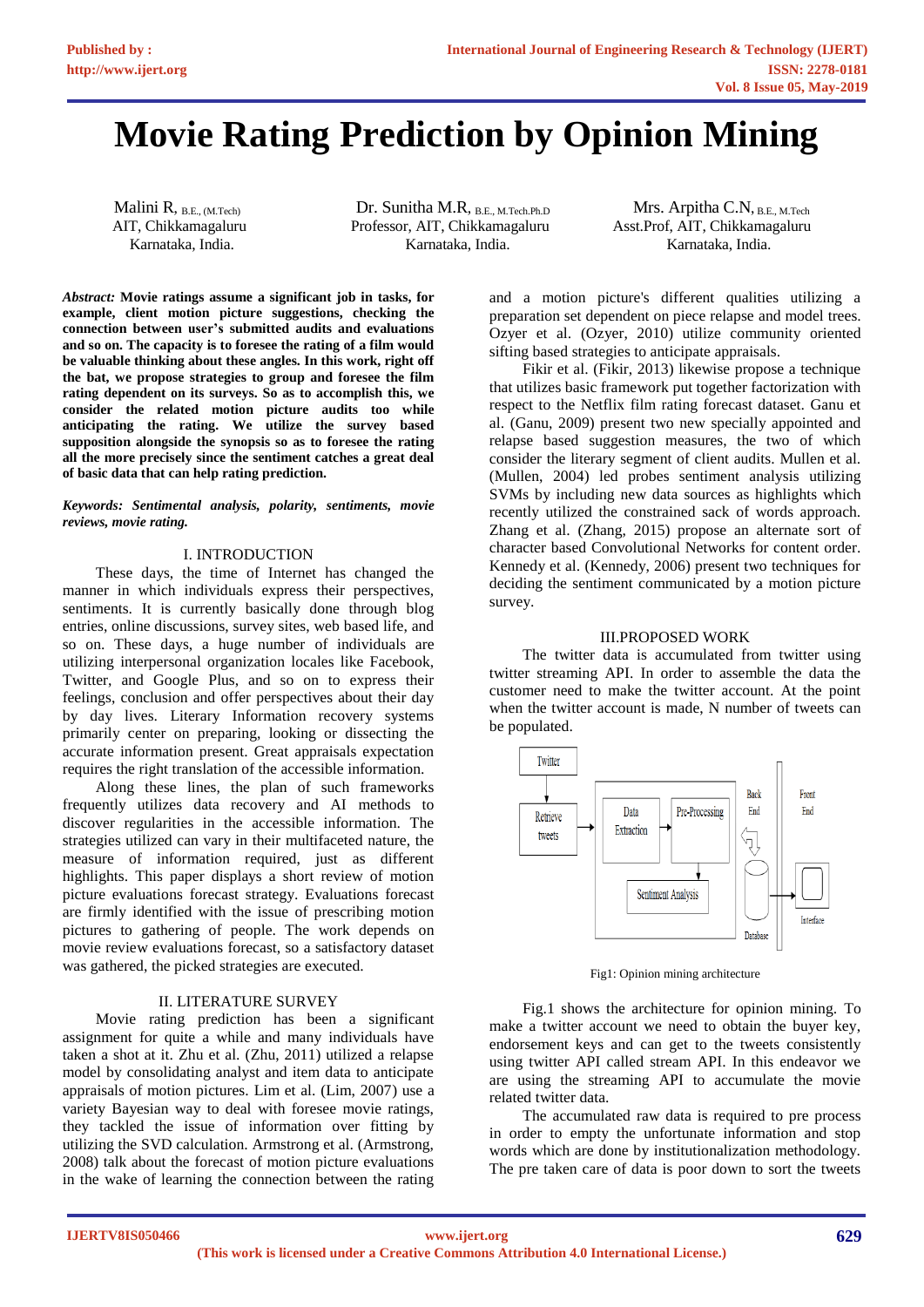into positive, negative or fair-minded using feeling examination. The examined results are used to envision motion picture rating using neural systems.

The vocabulary based philosophy and AI approach like NB and SVM strategies are utilized to dismember the assumption of the tweets. The lexicon includes positive words and negative words. Acquiring full resources of every one of these highlights, the expectation model is assembled.

## IV. SENTIMENT PREDICTION

Sentiment prediction has been an incredible region of research in the ongoing occasions and is a difficult errand particularly in morphologically rich languages. The errand expects us to characterize a given sentence either as "Positive" or "Negative".



Fig 2: Sentiment analysis count for the movie

Fig.2 demonstrates the sentiment order check of specific film utilizing Support Vector Machine calculation. There are wide extents of counts that can be picked while doing content portrayal with AI. Support vector machines is a computation that picks the best decision limit between vectors that have a spot with a given social event and vectors that don't have a spot with it. Classification Rate or Accuracy is given by the equation 1 as shown below:

$$
Accuracy = \frac{TP + TN}{TP + TN + FP + FN}
$$
 (1)

A managed AI calculation that can be used for gathering is the Support Vector Machine. The tweets are assembled for a particular movie by Support Vector Machine figuring. Positive tweet, negative tweet, positive/positive tweet, positive/negative tweet, negative/negative tweet, and negative-positive tweet are the inclination portrayal check decided for each motion picture.

# *A. Neural Networks*

In this module, prediction of movie review is accomplished by applying the artificial neural systems approach. Neural systems are a particular game-plan of calculations that have changed AI. They are impelled by trademark neural structures and the current affirmed significant neural frameworks have shown to work mind blowing.

Neural Networks are themselves general farthest point approximations, which is the reason they can be related

with basically any AI issue about taking in a surprising mapping from the pledge to the yield space. For continuous inputs to be expressed as probabilities, they must output positive results, since there is no such thing as a negative probability for prediction as shown in the equation 2 below:

$$
F(x) = \frac{1}{1 + e^{-x}}
$$
 (2)

|               | 1: procedure BACKPROPAGATION $(\mathcal{D}, \eta)$                                            |
|---------------|-----------------------------------------------------------------------------------------------|
|               |                                                                                               |
| 2:            | <b>Input:</b> $\mathcal{D} = \{(\mathbf{x}_k, \mathbf{y}_k)\}_{k=1}^n$ , learning rate $\eta$ |
| 3:            | Randomly initialize all weights and threshold                                                 |
|               |                                                                                               |
| $rac{4}{5}$   | repeat                                                                                        |
|               | for all $(x^{(i)}, y^{(i)}) \in \mathcal{D}$ do                                               |
| $6:$ 7: 8: 9: | Compute $y_i^{(i)}$ according current parameter                                               |
|               | compute $\delta_{\beta_i}$                                                                    |
|               | Compute $\delta_{\alpha_i}$                                                                   |
| 10:           | update wij, Vkj                                                                               |
| 11:           | end for                                                                                       |
| 12:           | until achieve stopping condition                                                              |
|               | www.allighaetoud.com<br>13: end procedure                                                     |



V. RESULTS

Fig 3: Layout for overall movie review rating

Fig.3 shows the layout for overall movie review rating. The outcome demonstrates all the ten motion picture names that have been utilized to decide the audits of every motion picture in this work. The motion picture PK is chosen as the above outcomes are acquired for that motion picture as it were. By choosing the motion picture PK, the positive audits are shown, giving an assessment to the general group of onlookers that the specific film is great to watch by the general crowd.

The prediction is finished by looking at the positive audits gotten by the legend of the motion picture, champion of the film, artist of the motion picture, executive of the motion picture, sort of the motion picture. By making near investigation of positive audits gotten by the different traits of the film, the general positive surveys are acquired.